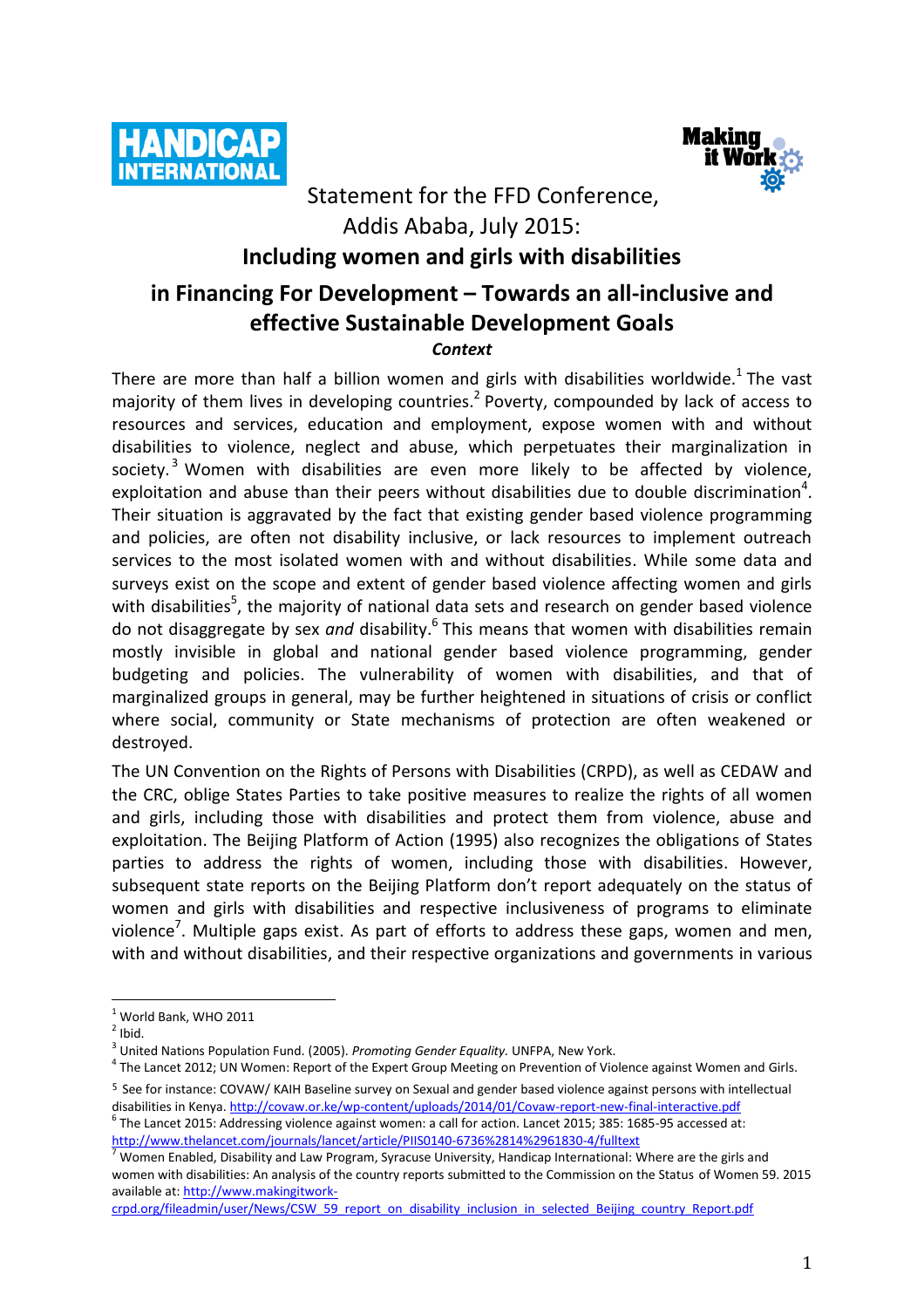countries<sup>8</sup> are taking steps to end disability and gender based violence. The Making it Work Initiative<sup>9</sup> selected and documented 11 of these first good and emerging practices in 10 countries during the last two years. All organizations were invited to the first Disability and Gender Forum in New York this year. Participants concluded that **this problem is global and effective responses are urgently needed by the international community to address the gaps experienced by women and girls with disabilities, and other marginalized groups, around the world.**

#### *Recommendations*

We ask **all States and bi- and multilateral development actors to take positive steps to make the Sustainable Development Goals (SDGs) and the implementation framework thereof, inclusive of all by addressing, inter alia, the concerns of women and girls with disabilities, when debating the allocation of finance for Goal 5 on gender equality and fighting violence against women**. We thus call on all States to consider one of the most marginalized groups, and:

1) **To ensure that both financial and non-financial means of implementation for the SDGs are inclusive of, and accessible to, women and girls with disabilities**, so as to accelerate gender equity for all.

2) To **create a conducive, financial environment to ensure that the voices of all women and girls with disabilities, and their families and representative organizations, are reflected in the planning, implementation, and monitoring of national and global policies and programs** to implement the SDGs.

3) To **allocate financial means so that the "Data Revolution" for the monitoring of the SDGs is equipped for collecting and analyzing quantitative and qualitative data on gender, age** *and* **disability,** so as to support better gender and disability resource allocation, gender budgeting and policies for all.

4) To **allocate enough private and public resources to break the vicious cycle of poverty and invisibility for women and girls with disabilities, by supporting equitable access to resources, health, education, and employment**, and their meaningful participation in society.

**Submitted by:** The Pacific Disability Forum, Profamilia Colombia with Fundamental Colombia, A SDOWN, Programa de Acción para la Igualdad e Inclusión Social, & University of Los Andes, Women with Disabilities Movement Costa Rica, Disability Rights International, Colectivo Chuhcan, Gender Unit, Social Development Ministry Uruguay, Ma'an Israel, Kenya Association of the Intellectually Handicapped with Coalition of Violence against Women, DAWN Canada, Women Refugee Commission & International Rescue Committee, Advantage Africa and Kibwezi Disabled Persons' Organization; Handicap International; International Center for Disability and Development, Women Enabled International, Syracuse University College of Law's Disability Law and Policy Program, and the Technical Advisory Committee of the Making it Work Initiative.

 $\overline{a}$ 

<sup>8</sup> See list of good practices, and Statement from the MIW initiative, June 2015: [www.makingitwork](http://www.makingitwork-crpd.org/international/adwancing-equity-for-women-and-girls-with-disabilities/)[crpd.org/international/adwancing-equity-for-women-and-girls-with-disabilities/](http://www.makingitwork-crpd.org/international/adwancing-equity-for-women-and-girls-with-disabilities/)

<sup>9</sup> Making It Work (MIW) is a methodology to document and promote good practices in line with the principles of the CRPD. The MIW 2013 – 2015 initiative focuses on the prevention, elimination and response to violence, abuse and exploitation against women and girls with disabilities.